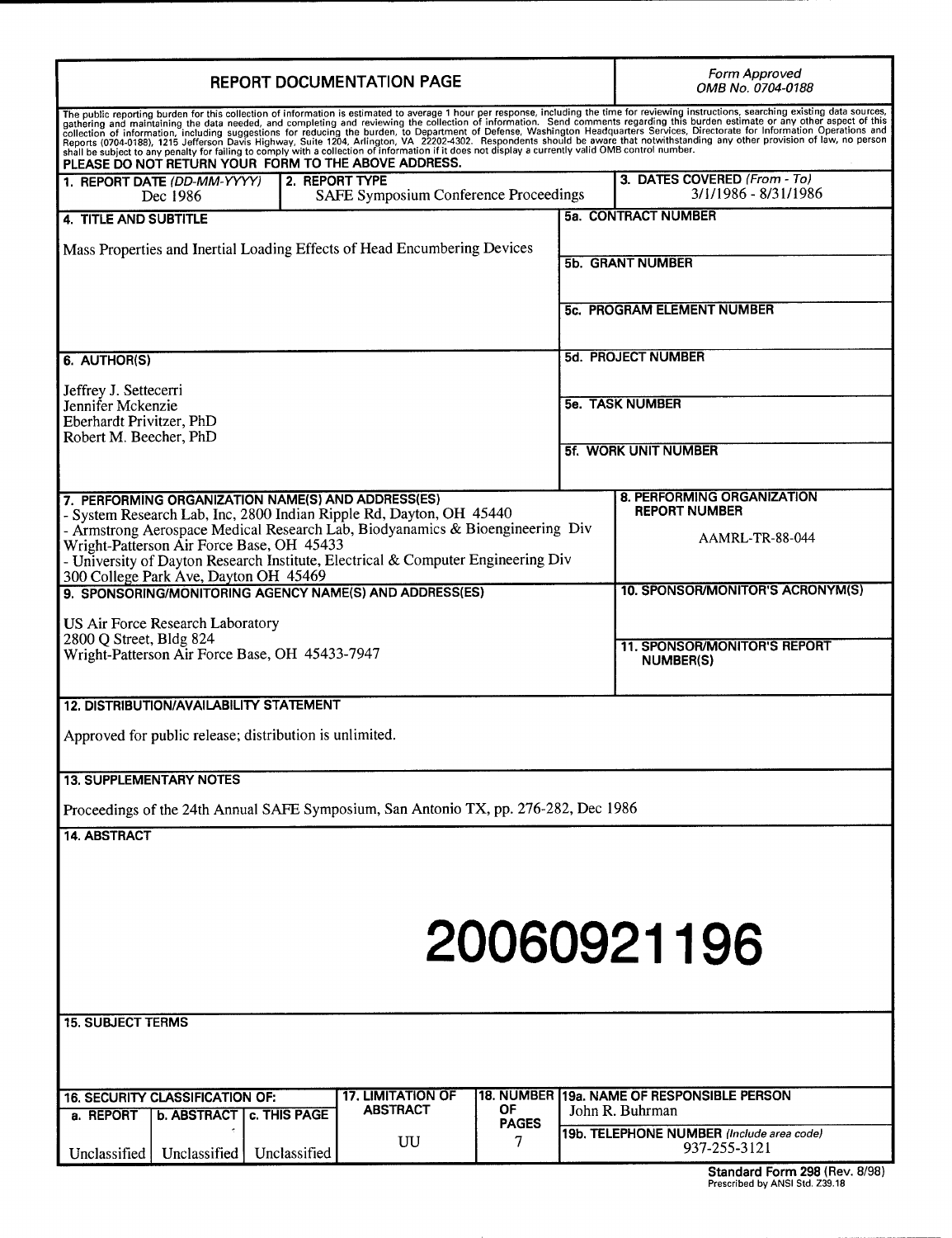**"MASS** PROPERTIES **AND** INERTIAL LOADING **EFFECTS** OF **HEAD ENCUMBERING** DEVICES

Jeffrey **J.** Settecerri Jennifer McKenzie Systems Research Laboratories, Inc.<br>2800 Indian Ripple Road

200 Indian Ripple Road **DISTRIBUTION STATEMENT A**<br>
2813) 253-7222 **DISTRIBUTION STATEMENT A**<br>
253-7222 **District Approved for Public Release** Approved for Public Release<br>Distribution Unlimited **5 A FE** (513) 253-7 Distribution Unlimited

Settererr:

'"TEberhardt Privitzer, Ph.D. Armstrong Aerospace Medical Research Laboratory Biodynamics and Bioengineering Division Wright-Patterson Air Force Base, Ohio 45433 *SIjg(* (513) 255-3665

Robert M. Beecher, Ph.D. University of Dayton Research Institute University of Dayton Research Institute<br>Electrical and Computer Engineering Division<br>300 College Park Avenue *and MRIGHT-PATTERSON AFB*  $300$  College Park Avenue Dayton, Ohio 45469 (513) 254-5921

**BIODYNAHIC DATA BANK** 

ABSTRACT. The purpose of this investigation and ejection events. Biomechanical analysis of<br>Ts to provide data relevant to the analytical and the inertial loading effects of these head and experimental assessment of the severity of head-neck system loading induced by the head-neck system loading induced by the ure of their mass properties. These consist<br>protective and performance enhancing equipment of the mass, center of gravity location, and protective and performance enhancing equipment of the mass, center of gravity location, and<br>worn by today's aviator.<br>still the magnitudes of the principal mass moments

devices (e.g., helmets, gas masks, night<br>vision goggles, etc.) have been measured using the automated mass properties measurement sys-<br>these mass properties. To quantitatively<br>tem of the U.S. Air Force Armstrong Aerospace illustrate the increased loading due to the tem of the U.S. Air Force Armstrong Aerospace<br>Medical Research Laboratory (AAMRL). By using Medical Research Laboratory (AAMRL). By using encumbering devices, an experimental effort a Hybrid III anthropomorphic manikin head, was undertaken using dynamic test facilities results were expressed within a standard head and a mechanical head-neck system. Head-neck for the mead-neck system. anatomical coordinate system. The contract of accelerations and neck loads were monitored

Dynamic tests were conducted on the Air Force 6-inch HYGE vertical impact facility. The configurations were exposed to half sine +Gz repeatable half-sine carriage acceleration for impact accelerations of 20 G peak amplitude the tests was a profile of 20 G peak accelera- and 50 millisecond duration. tion and 50 millisecond duration. Head encumbering devices were mounted onto the Several investigators have developed proce-<br>Hybrid III manikin head-neck-assembly-to-eval- dures for experimentally determining mass Hybrid III manikin head-neck assembly to eval- dures for experimentally determining mass

The procedure for measuring the mass prop-<br>erences 2, 7, 8, 13), and one has developed a<br>erties is presented along with locations of procedure for different types of helmets<br>encumbrance centers of gravity, and principal (R encumbrance centers of gravity, and principal (Reference 13). These procedures are limited moments and directions defined within a head however, in that they are test object speanatomical coordinate system for eight dif- cific, include inherent test object symmetry ferent ensembles. HYGE test results of both assumptions, and employ crude "hand-timing" ferent ensembles. HYGE test results of both assumptions, and employ crude "hand-timing"<br>unencumbered and eight encumbered configura- methodologies for measuring periods of tor-<br>tions are also presented. Comparisons are sio tions are also presented. Comparisons are sional pendulum oscillations.<br>made between two specific fighter gear and seported herein is much more chemical defense configurations. Fully automated, determines the complete<br>chemical defense configurations. Fully automated, determines the complete

INTRODUCTION. Head/helmet mounted devices, accommodate test objects weighing up to 450 I while serving to protect and enhance the per- pounds. movie conting to proceed and emmined the part the inertial loading in the upper thoracic and Performance characteristics of various mechan-

the inertial loading effects of these head.<br>encumbering devices requires an accurate measthe magnitudes of the principal mass moments of inertia along with the associated principal<br>directions. Techniques involving the use of Mass properties of various head encumbering directions. Techniques involving the use of<br>devices (e.g., helmets, gas masks, night differential weighing and an inverted torsional pendulum were developed to measure<br>these mass properties. To quantitatively via a triaxial accelerometer and a six-axis<br>load cell, while encumbered and unencumbered

uate inertial loading effects, properties of different objects ranging from ejection seats to cadaver segments (Ref-The procedure for measuring the mass prop- erences 2, 7, 8, 13), and one has developed a reported herein is much more general. It is inertia tensor of the test object, and can

cervical spine during high G maneuvers and ical head-neck systems have been studied by

Rec No 1398 M

**- -- - -**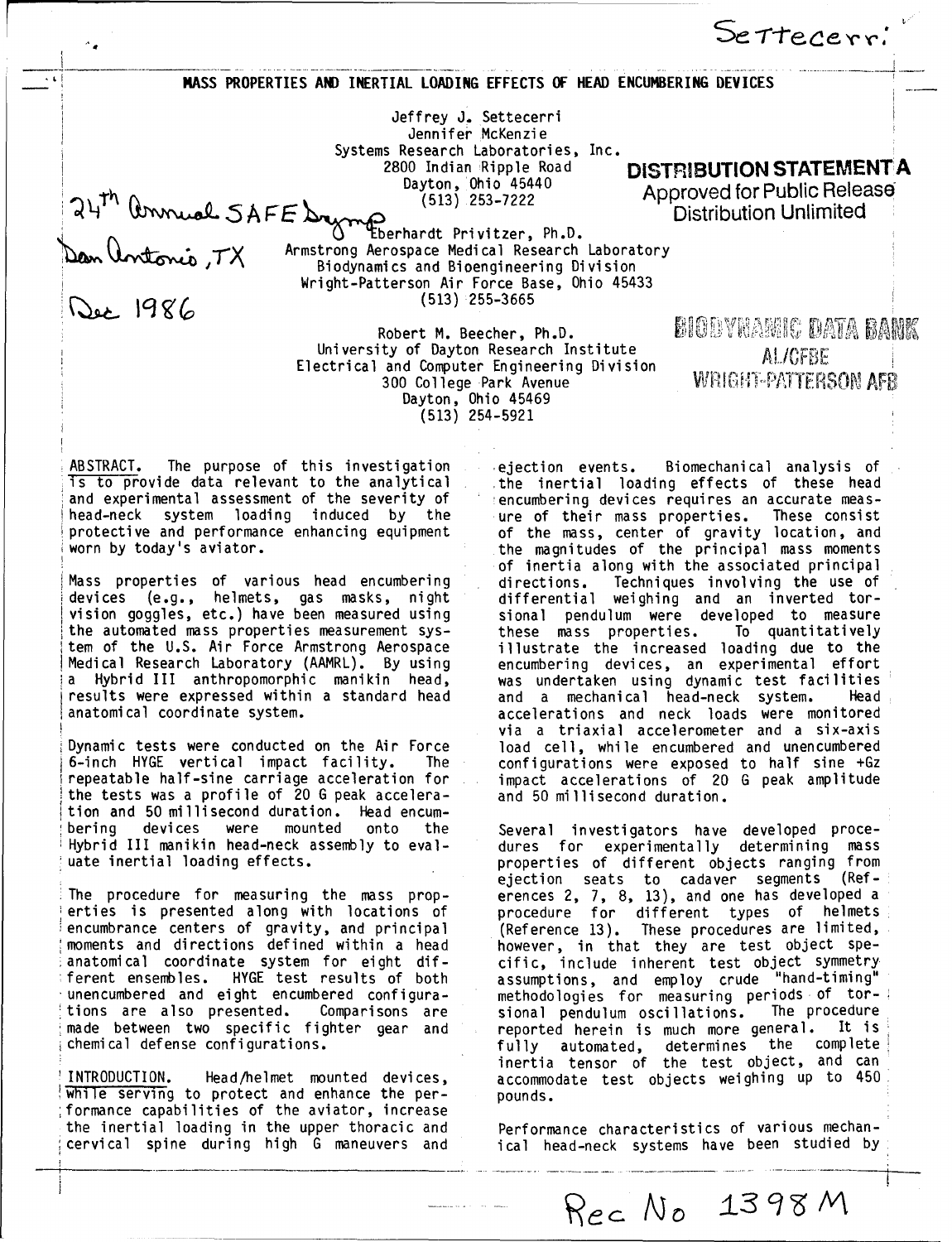numerous investigators (References 3, 5, 10, intest object and the distance between the knife<br>12, 14). Most of these studies concentrated interest known, the center of gravity position 12, 14). Most of these studies concentrated edges known, the center of gravity position<br>on the response of the head and neck to  $Gx = \frac{1}{2}$  can be calculated by a sum of first moments on the response of the head and neck to Gx can be calculated by a sum of first moment (frontal) or Gy (lateral) impacts. Our study about a knife edge. The plate is mounted horprovides force and moment data measured at the initially onto the adjustable stand and scale<br>head-neck junction during +Gz impacts of the surface, and the scale zeroed. The test head-neck junction during +Gz impacts of the<br>Hybrid III anthropomorphic manikin head-neck Hybrid III anthropomorphic manikin head-neck assembly (box **+** test object) is then placed on structure. Furthermore, by comparing response the plate such that one of the box edges is variables from an encumbered configuration to positioned firmly against the chock. The those of the unencumbered, and between encum-<br>
first moment of the test assembly is then the those of the unencumbered, and between encum-<br>bered configurations, we are able to provide a scale reading of the test assembly multiplied relative assessment of the safety of each<br>system.

٠.

helmets, gas masks, and night vision goggle itest object landmarks are determined with<br>systems. The specific articles comprising the lite respect to the box axis system. These landsystems. The specific articles comprising the<br>eight test configurations used in this study eight test configurations used in this study<br>are listed in Table 1. The measurements were in tems. Inc. (Vernon. CT 06066) Perceptor, a are listed in Table 1. The measurements were  $\frac{1}{2}$  tems, Inc. (Vernon, CT 06066) Perceptor, a performed with the test object(s) rigidly a potentiometer-based three dimensional position mounted within a three-sided rectangular balsa recorder.<br>wood box. The box provided a means to easily wood box. The box provided a means to easily  $\frac{1}{2}$  the subsequent mathematical manipulation of and securely house the test object(s), and the  $\frac{1}{2}$  test object inertial data among different three orthogonal box edges were used to define coordinate systems. a box axis system with respect to which the<br>inertial measurements were made. The origin inertial measurements were made. The origin An automated system consisting of a Space<br>of this box axis system was the point at which Reflectronics Inc. (Meriden, CT 06450) Mass the three outer box edges intersect.

| <b>CONFIGURATION</b><br><b>NUMBER</b> | HELMET, SIZE<br>(MASS) (Kg)              | MASK, SIZE<br>(MASK MASS,<br>HOSE MASS) (Kg)   | OTHER (MASS) (Kg)                           | 1110 L L L<br>. G<br>ment<br>i<br>pendul |
|---------------------------------------|------------------------------------------|------------------------------------------------|---------------------------------------------|------------------------------------------|
| 1                                     | HGU-55/P.<br>Large (1.08)                | MBU-12/P.<br>Ex. Long<br>(0.29, 0.19)          |                                             | a spher<br>mounte<br>change              |
| $\overline{c}$                        | HGU-26/P.<br><b>Large (1.58)</b>         | MBU-5/P.<br>Short, Narrow<br>(0.30, 0.18)      |                                             | result <sup>-</sup><br>bly, t            |
| 3                                     | $HGU-39/P(a)$<br>$X-Large(1.46)$         | MBU-13/P.<br>(0.76, 0.27)                      |                                             | object<br>formed                         |
| 4                                     | HGU-55/P.<br>Large (1.08)                | AR-5, Mask-Large<br>Cowl-Small (0.84,<br>0.51) |                                             | predet<br>complet                        |
| 5                                     | HGU-39/P(b)<br>X-Large (1.75)            | <b>NONE</b>                                    | ANVIS(c)<br>(0.49)                          | the in<br>yielde<br>tered                |
| 6                                     | HGU-35A/P <sup>(d)</sup><br>Large (1.67) | (Hose mass = $0.23$ )                          |                                             | the di                                   |
| 7                                     | <b>HGU-46/P</b><br>Medium (1.10)         | MBU-14(V)1/P<br>Regular (.315, .19)            | VTS II(e)<br>Medium (.75)                   | axes<br>system                           |
| 8                                     | <b>HGU-33/P</b><br>Large (1.215)         | MBU-14(V)1/P<br>Regular (.347, .19)            | Cat's Eyes <sup>(f)</sup><br>Mock-up (.835) | Result                                   |

Centers of gravity are located using a clas-<br>sical differential weighing technique. A through the tragions, positive toward the sical differential weighing technique. A through the tragions, positive toward the sical differential heighing commiques in through the tragions, positive commissions in the entries of the entries

scale reading of the test assembly multiplied<br>by the blade-to-blade distance. Performing three such measurements establishes the three dimensional location of the test object center METHOD. of gravity with respect to the box origin. To preserve the identity of the test object cen-MASS PROPERTY DETERMINATION. Mass properties ter of gravity location after it has been<br>were measured for various Air Force and Navy removed from the box, the coordinates of three removed from the box, the coordinates of three<br>test object landmarks are determined with potentiometer-based three dimensional position<br>recorder. Three landmarks are required for test object inertial data among different

Electronics Inc. (Meriden, CT 06450) Mass<br>Properties Instrument (Model KGR-8945, SN 7062) integrated with a Hewlett Packard TABLE 1. CONFIGURATION COMPONENTS (HP) 85-B computer was used to measure the<br>AND THEIR MASSES enter inertial properties of the test objects. The inertial properties of the test objects. main component of the Mass Properties Instru-<br>ment is an inverted torsional pendulum, This ment is an inverted torsional pendulum. pendulum is coupled to a platter that rides on a spherical gas bearing. The test assembly is HGU-55/P, MBU-12/P,<br>Large (1.08) Ex. Long (0.29, 0.19) **being in the platter;** by recording the<br>(0.29, 0.19) **change in the pendulumis peniod of oscillation** change in the pendulum's period of oscillation<br>resulting from the addition of the test assem-**(0.30, 0.18)** bly, the mass moment of inertia of the test object can be calculated. This task was performed with the test assembly oriented in six predetermined attitudes, thereby obtaining the<br>complete inertia tensor. Diagonalization of complete inertia tensor. the inertia tensor performed on the HP 85-B yielded principal mass moments of inertia centered at the test object center of gravity and the direction cosine matrix of the principal axes defined with respect to the box axis system.

Results are expressed with respect to a stan-HGU-39/P helmet shell--no visor. **hGU-39/P** helmet shell--no visor, dard anatomical coordinate system defined by anthropometric landmarks on a Hybrid III mani-<br>kin head (Reference 9). The landmarks used (c) ANVIS: Aviator's Night Vision Imaging System binocular.<br>(a) U.S. Navy integrated helmet-oxygen-communication system. (a) And (Reference 9). The landmarks used<br>(f) Aluminum cat's eyes mock-up, mask fit with integral len tragion, and right infraorbitale) are not well<br>defined on the Hybrid III head, but were located at positions analogous to where they knife edge plate/electronic scale assembly is a left, is the Y axis with the origin at a point used for this purpose. With the weight of the where a vector normal to the Y axis passes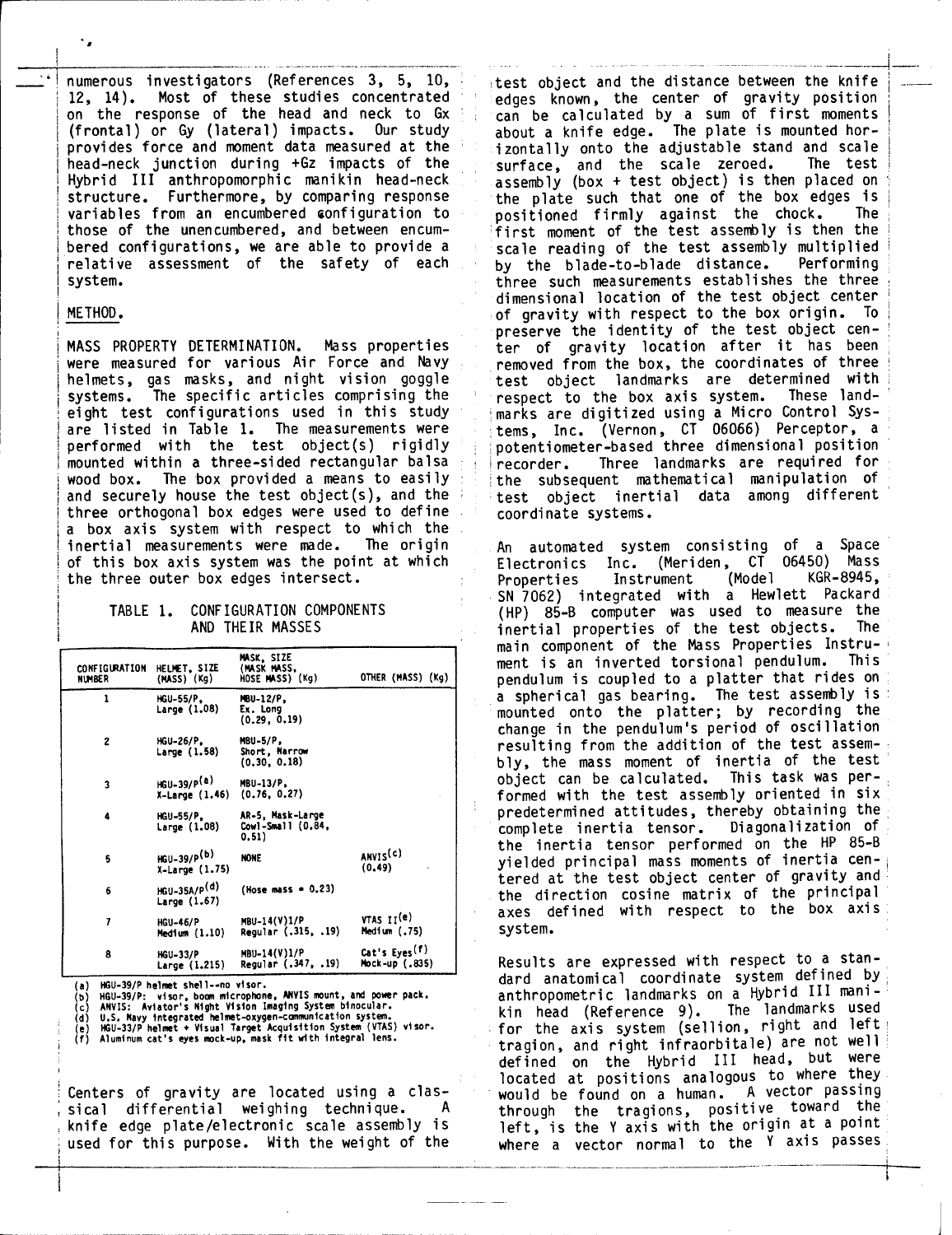through sellion. The XY-plane is formed by through the elastomer on the anterior side of<br>the tragions and right infraorbitale. Z is the Hybrid III neck provide reduced extension the tragions and right infraorbitale. Z **is** the Hybrid III neck provide reduced extension positive up and X is positive forward. This bending resistance without affecting flexion positive up and x is positive forward. Inisely bending resistance without affecting flexion,<br>anatomical coordinate system is depicted in and thereby replicate observed disparity in<br>Figure 1. A "wear" relationship between t test object and the head anatomical landmarks neck. The damping characteristics of this was established by digitizing the test object neck were designed to mimic biomechanical and the head while the ensemble was "worn" by the heavior. The head and neck are<br>the manikin head. All inertial measurements, the initial of the scriptial stead and neck are the manikin head. All inertial measurements, joined by a pin representing the occipital however, were performed with a styrofoam head- condyles. The Hybrid III neck is state of the form, ballasted when necessary with light- art in terms of geometry, mass properties, and weight packing materials, to support the biofidelity (Reference 5). helmet and mask structures. It was assumed that the inertial properties of the styrofoam To obtain quantitative measures of the forces,<br>headform were negligible since it weighed only supposents, and accelerations, a Robert A Denton, headform were negligible since it weighed only a moments, and accelerations, a Robert A Denton,<br>0.19 pounds, To relate the measured inertial a Thr. (Rochester, MI 48063) six-axis, head 0.19 pounds. To relate the measured inertial  $\frac{1}{10}$  Inc. (Rochester, MI 48063) six-axis head or properties to the anatomical coordinate sys-<br>
International properties to the anatomical coordinate sys-<br>
International p tem, it was further assumed that the encum- neck and an Endevco triaxial accelerometer by the styrofoam and by the manikin heads.<br>The proper orientation was assured by keeping accelerometer package was placed on the test The proper orientation was assured by keeping accelerometer package was placed on the test<br>all adjustment straps taut and at the same acarriage to verify the system's acceleration all adjustment straps taut and at the same carriage to verify the system's acceleration settings, and by verifying that the distances profile. Positions of fiducials mounted or settings, and by verifying that the distances profile. Positions of fiducials mounted on<br>between helmet and mask landmarks were the the carriage, head, and helmet were recorded same. All configurations were tested with the by high speed (500 frames/second) motion pic-<br>flexible hoses of the gas masks removed. This tures and were digitized by the Automatic Film was necessary because to accurately measure<br>inertial properties there can be no relative motion of any component within the test fix- and force data was recorded on FM tape, and



Figure 1: Head anatomical coordinate system<sup>4</sup>.

CA 90746) Hybrid III 50th percentile manikin utilized through a medium of hydraulic head and neck comprised the mechanical fluid. After the initial power thrust, the head-neck system used in this investigation, carriage coasted under 1 G of rail friction. The head is constructed of cast aluminum The nitrogen-enabled carriage brakes were covered with a vinyl skin and features human applied at a minimum of 350 milliseconds after covered with a vinyl skin and teatures human applied at a minimum of 350 milliseconds after<br>geometry, mass properties, and biomechanical the completion of the acceleration profile. response. The neck is constructed of aluminum Ballast weights were added symmetrically to plates to represent vertebral segments bonded the carriage for the various head encumbrance together by alternate sections of butyl configurations to maintain a constant weight elastomer. The axial strength of the neck is a necessary for repeatedly generating the 1enhanced by a steel cable which is bolted pulse. The interface fixture used to hold the

the bending resistance of an actual human

transducer was positioned between the head and package was mounted at the head center of tures and were digitized by the Automatic Film Reading (AFR) system to track relative<br>motion. Each channel of acceleration, moment, ture. The effect of the hose on head dynamics strip charts of selected parameters were pro-<br>is still a point in question. <br>duced for rapid analysis and verification duced for rapid analysis and verification between tests. All of the instrumentation excitation, signal conditioning, and transmission, as well as data reduction and pro-<br>cessing, were provided by Dynalectron provided by **provided** Corporation.

sellion The HYGE facility provided the 20 G peak, 50 millisecond duration, half sine accelera-**\_X** tion versus time impact profile. This vertical impact facility consists of a 6-inch pneumatic-hydraulic actuator, a 20-foot rail infraerbitale exercise contraction of the contraction of the exercise of the exercise of the exercise of the exercise of the exercise of the exercise of the exercise of the exer Infraorbitale system, specimen carriage, and support ele-<br>and support elements (Reference 1). Built by CVC Products this device is located in the AAMRL at Wright- Patterson Air Force Base, Ohio. The 6-inch HYGE uses both acceleration and deceleration metering pins. The thrust is produced by differential gas pressures acting on the thrust<br>piston. The face contour of the acceleration metering pin generates the resultant acceleration waveform. To produce an abrupt decelera-DYNAMIC TESTING. A Humanoid Systems (Carson, tion profile, the deceleration metering pin is ennanced by a steel cable which is bolted pulse. The interface fixture used to hold the through the carriage through the carriage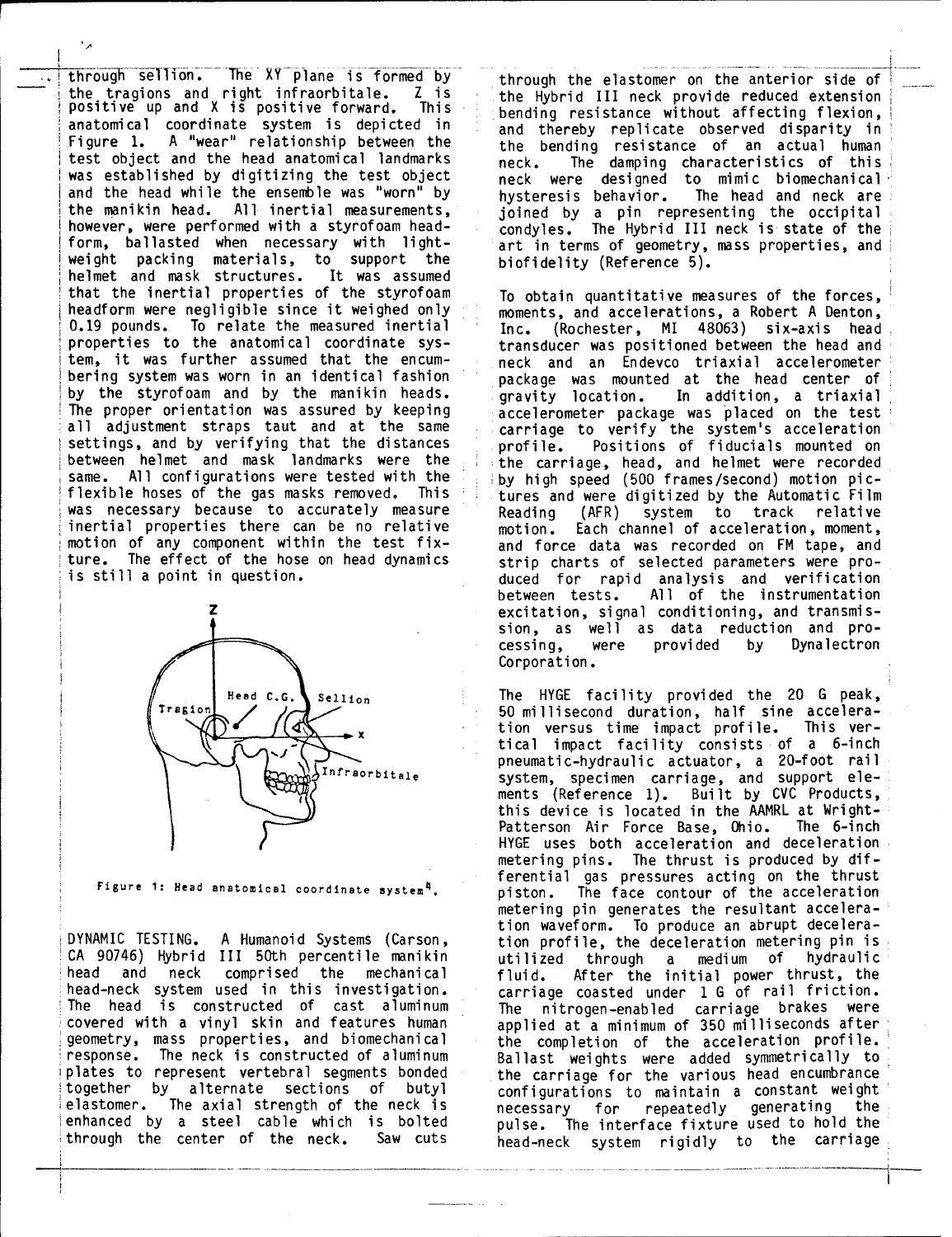positioned the head center of gravity directly in line with the acceleration axis.

Accelerating the unencumbered mechanical headneck system provided a baseline to which the encumbered configurations were compared. Of encumbered configurations were compared. the configurations tested and reported, two categories can be delineated--fighter gear and  $chemical$  defense. The two fighter gear configurations investigated consisted of the HGU-55/P helmet combined with the MBU-12/P mask and the HGU-26/P helmet with the MBU-5/P mask. Chemical defense configurations were the HGU-55/P helmet and the AR-5 mask and an uncommon but accepted combination of the HGU-39/P helicopter helment and the MBU-13/P firefighter's mask. Effects of these mass TABLE 4. MAXIMUM FLEXION ABOUT THE<br>additions on the dynamic response of the 6CCIPITAL CONDYLE PIN AND additions on the dynamic response of the end occipital CONDYLE PIN AND<br>system were determined with and without their end COMPRESSION RESULTS FOR THE system were determined with and without their respective hoses.

RESULTS. As an aid in visualizing how the addition of the various encumbrances shift the effective head center of gravity position, the encumbrance ensemble center of gravity is located with respect to the head center of gravity and presented in Table 2.

TABLE 2. CONFIGURATION MASSES AND CENTER OF GRAVITY LOCATIONS WITH RESPECT TO THE HEAD CENTER OF GRAVITY

| CONFIGURATION | MASS (Kg) |         | CENTER OF GRAVITY LOCATION<br>WITH RESPECT TO HEAD CG (cm) |         | $HGU-39/P +$<br><b>MBU-13/P</b><br>(with hose) | $31.77$ N-m<br>(33.05 N-m)             | 1387 N<br>(1373 N) |
|---------------|-----------|---------|------------------------------------------------------------|---------|------------------------------------------------|----------------------------------------|--------------------|
| <b>Head</b>   | 4.54      | 0.00    | 0.00                                                       | 0.00    |                                                |                                        |                    |
|               | 1.37      | $-1.79$ | 0.08                                                       | $-1.42$ |                                                |                                        |                    |
|               | 1.88      | $-1.25$ | 0.04                                                       | $-0.31$ |                                                | condyle pin time history for the two   |                    |
|               | 2.22      | $-1.13$ | $-0.18$                                                    | $-1.88$ |                                                | defense configurations and the unene   |                    |
|               | 1.92      | $-1.96$ | 0.60                                                       | $-3.87$ |                                                | head-neck system is provided in Figure |                    |
| 5             | 2.24      | 1.03    | 0.19                                                       | 2.26    |                                                | 3. Figure 2 contains data from tests   |                    |
| 6             | 1.67      | $-3.31$ | 1.06                                                       | $-0.47$ |                                                | the hoses were not attached, and F     |                    |
|               | 2.17      | $-3.29$ | $-0.11$                                                    | 1.82    |                                                | contains data from tests in which th   |                    |
| 8             | 2.42      | 2.89    | 0.57                                                       | 0.62    | were attached.                                 |                                        |                    |

The reference system in which these results **Y** 3.50 center of gravity. The head center of gravity is located 3 inches posterior, and one-half  $\overline{E}$  1.30 inch inferior to the sellion landmark (Reference 6). The head mass quoted in the figure<br>is the Hybrid III manikin head mass.<br>**0.20** is the Hybrid III manikin head mass.

The inertial properties of the eight configurations listed in Table 1 are presented in  $X -0.90$ <br>Table 3. Principal directions are located by 1 Table 3. Principal directions are located by  $\frac{1}{2}$ <br>yaw pitch and roll angles from the anatomyaw, pitch, and roll angles from the anatom- **0** -2.00

condyle pin and compressive forces from the dynamic tests involving the fighter gear and Figure 2: Moment about the Occipital condyle chemical defense equipment are provided in the pin for unencumbered Hybrid III and Chem<br>
Table 4. The moment about the occipital defense configurations without hoses. Table 4. The moment about the occipital

|  |  | TABLE 3. THE INERTIAL PROPERTIES OF THE |  |
|--|--|-----------------------------------------|--|
|  |  | TEST CONFIGURATIONS                     |  |

|                      |         | INERTIAL PROPERTIES                     |         | PRINCIPAL AXES |              |             |
|----------------------|---------|-----------------------------------------|---------|----------------|--------------|-------------|
|                      |         | PRINCIPAL MOMENTS (Kg-cm <sup>2</sup> ) |         |                |              |             |
| <b>CONFIGURATION</b> | X       |                                         | z       | YAW            | <b>PITCH</b> | <b>ROLL</b> |
| <b>Head</b>          | 159.126 | 240.498                                 | 221.042 | 0.43           | 26.57        | 2.74        |
|                      | 129.309 | 138.343                                 | 188.174 | 3.21           | 41.46        | 3.74        |
| 2                    | 212.819 | 208,901                                 | 261,017 | 2.85           | 42.65        | 1.32        |
| 3                    | 245.008 | 266.053                                 | 300.740 | 7.47           | 18.91        | 5.05        |
| 4                    | 238.171 | 222.264                                 | 167.660 | 0.94           | $-35.32$     | 6.70        |
| 5                    | 175.915 | 338.995                                 | 373.061 | $-0.08$        | $-5.77$      | $-14.62$    |
| 6                    | 177.399 | 202.318                                 | 224.198 | 11.16          | 40.84        | $-7.57$     |
| 7                    | 209.232 | 229.932                                 | 322.253 | $-4.01$        | 28.13        | 1.29        |
| 8                    | 223.896 | 327,583                                 | 322.287 | 8.77           | $-13.94$     | $-4.54$     |

CONFIGURATIONS WITH AND WITHOUT HOSES

| <b>CONFIGURATION</b> | MAXIMUM FLEXION | MAXIMUM COMPRESSION  |
|----------------------|-----------------|----------------------|
| Unencumbered         | 24.87 N-m       | 833.5 N              |
| $HGU-55/P +$         |                 |                      |
| <b>MBU-12/P</b>      | 25.24 N-m       | 1124 N               |
| (with hose)          | $(26.40 N-m)$   | (1152 N)             |
| $HGU-26/P +$         |                 | $\ddot{\phantom{1}}$ |
| <b>MBU-5/P</b>       | 30.58 N-m       | 1258 N               |
| (with hose)          | $(32.58 N-m)$   | (1212 N)             |
| $HGU-55/P +$         |                 |                      |
| AR-5                 | 30.09 N-m       | 1160 N               |
| (with hose)          | $(29.79 N-m)$   | (1184 N)             |
| $HGU-39/P +$         |                 |                      |
| <b>MBU-13/P</b>      | $31.77$ N-m     | 1387 N               |
| (with hose)          | (33.05 N-m)     | (1373 N)             |

condyle pin time history for the two chemical defense configurations and the unencumbered <sup>4</sup>**1.92 -1.96 0.60 -3.87** head-neck system is provided in Figures 2 and **<sup>5</sup>**2.24 **1.03 0.19 2.26** 3. Figure 2 contains data from tests in which the hoses were not attached, and Figure 3 contains data from tests in which the hoses **<sup>8</sup>**2.42 **2.89 0.57 0.62** were attached.

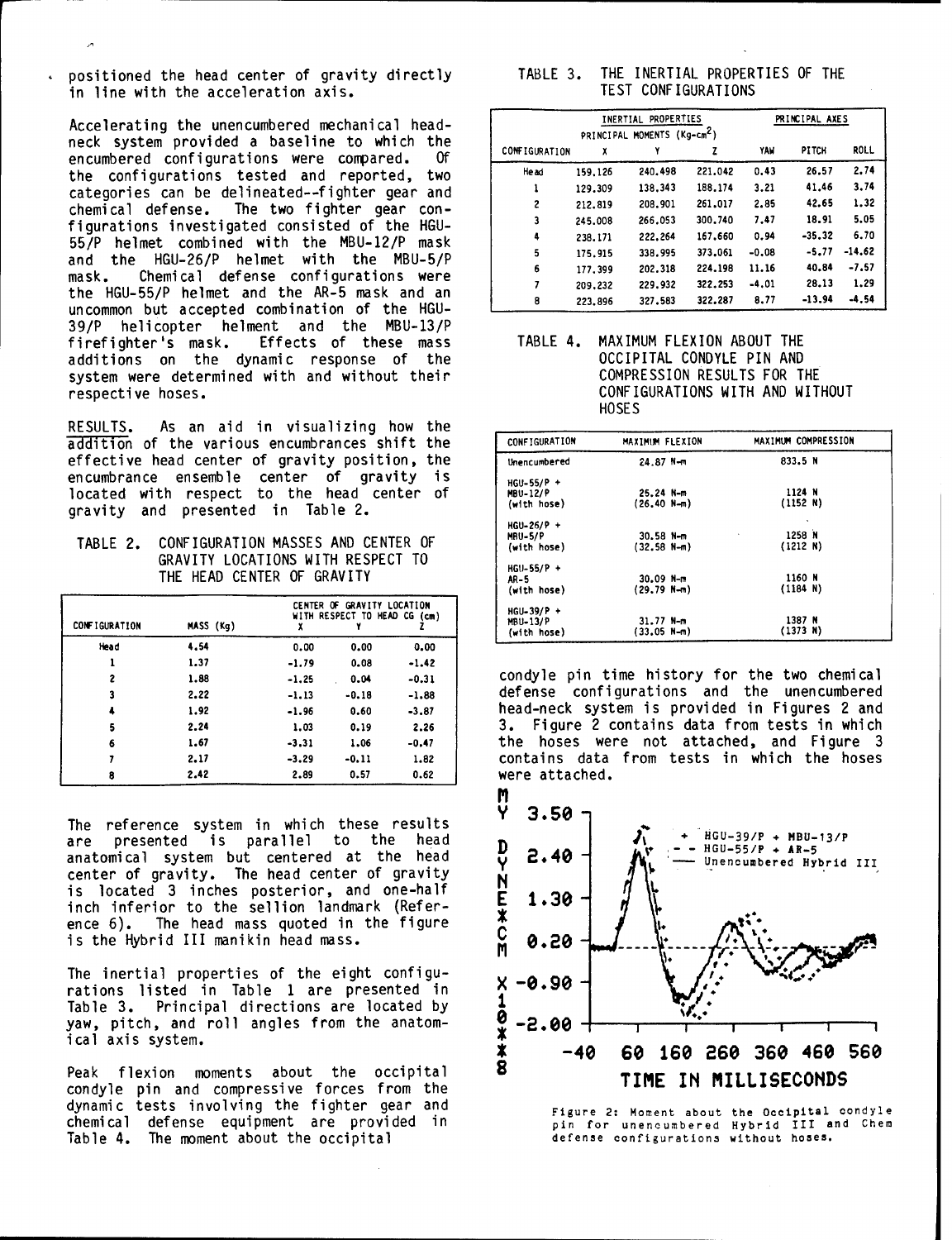

for measuring mass properties was established the mass properties results above. by measuring a precision-machined rectangular block whose actual mass properties were ana- The hoses appear to represent more than just lytically computed. The maximum error for additional point masses. When added to the moments of inertia was found to be ±4 percent, various head encumbrance configurations, these maximum principal direction orientation error flexible members appear to act like springs, was  $\pm 6$  degrees, and the error in locating cen-<br>reducing extension moments considerably and ters of gravity was less than  $\pm 0.3$  cm in each increasing flexion moments only slightly. The coordinate direction. Configurations 1, 2, 3, increasing flexion moments only slightly. The coordinate direction. Configurations 1, 2, 3, and those or hoses also reduce the asymmetrical<br>and 7 were qualitatively mid-sagittally sym- and motion of the system as the elastic response<br>metrical. A procedural check is to gate the principal axes orientations for these system. configurations in light of this observation. Care was taken to fit these devices on the Injury assessment values for Hybrid **III** neck manikin head as symmetrically as possible. measurements have been developed based on The small yaw and roll angles computed for human volunteer and cadaver data (Referthese configurations substantiate the symmetry  $ence$  10). these configurations substantiate the symmetry ence 10). Values for flexion and extension<br>observation and further illustrate the below which significant neck injury is accuracy of the measuring procedure. Addi- unlikely are 190 *N-m* and 57 N-m, tionally, helmet/mask nonhomogeneities con- respectively. Evaluating the largest maximum tribute to these angles, leading to the suspi- flexion and extension moments resulting from cion that the error due to the experimental these particular configurations reveal values method is even less than the angles would of 33.05 N-m and 10.14 N-m, respectively. The

these head encumbrances entailed comparing the below that associated with ligamentous or resulting flexion and extension moments and vertebral damage. the axial compressive and tensile forces to the unencumbered head-neck values. Maximum CONCLUSION. An accurate automated method for flexion and extension moments of the unencum- measuring mass properties of head encumbering bered Hybrid III head and neck were 24.87 N-m devices has been developed. Dynamic tests and 12.84 N-m, repsectively. Axial tensile utilizing certain devices whose mass properand compressive forces were 149.6 N and ties were measured, substantiate the expecta-833.5 N. Of the two fighter aircraft configu- tion that for more drastic center of gravity rations tested with hoses, the HGU-26/P helmet shifts and larger moments of inertia, considand the MBU-5/P mask more severely loaded the erable increases occur in the forces and head and neck system. Flexion and extension moments in the head-neck system during impact maximum values displayed an increase of events. In terms of safety, of the two sets 31 percent and 33 percent, while the HGU-55/P of fighter gear and chemical defense equipment

- - **HGU-55/P** + AR-5 + Hose forces than the unencumbered compared to the **I.30**  $\frac{1}{2}$   $\frac{1}{2}$   $\frac{1}{2}$   $\frac{1}{2}$   $\frac{1}{2}$   $\frac{1}{2}$   $\frac{1}{2}$   $\frac{1}{2}$   $\frac{1}{2}$   $\frac{1}{2}$   $\frac{1}{2}$   $\frac{1}{2}$   $\frac{1}{2}$   $\frac{1}{2}$   $\frac{1}{2}$   $\frac{1}{2}$   $\frac{1}{2}$   $\frac{1}{2}$   $\frac{1}{2}$   $\frac{1}{2}$   $\frac{1}{2}$   $\frac{1$ tent with the mass properties measured for these configurations. The HGU-26/P and MBU-The  $HGU-26/P$  and MBUshift and larger principal  $I_v$  moment of inertia, both factors contributing to more

**I I Ineck flexion and extension moments were higher**<br>**I**neck flexion and extension moments were higher<br>**I**neck flexion and the MBU-13/P combina--40 **60 160 260 360** 460 **560** with the HGU-39/P and the MBU-13/P combina-AR-5, however, increased the flexion and Figure 3: Moment about the Occipital condyle extension by 20 percent and 13.5 percent. The<br>pin for unencumbered Hybrid III and Chem entily HGU-39/P encumbrance produces greater maximum pin for unencumbered Hybrid III and Chem | HGU-39/P encumbrance produces greater maximum<br>defense configurations with hoses. We walues of compression and tension as well as values of compression and tension as well, as much as 16 percent more than the HGU-55/P and<br>AR-5. Again, these results are supported by DISCUSSION. The accuracy of this procedure AR-5. Again, these results are supported by

imply. 20 G, 50 millisecond acceleration pulse with these encumbrance configurations excites the Investigating the inertial loading effects of manikin head-neck system to an analogous level

and the MBU-12/P combination increased by tested, the HGU-55/P **+** MBU-12/P and HGU-55/P **+**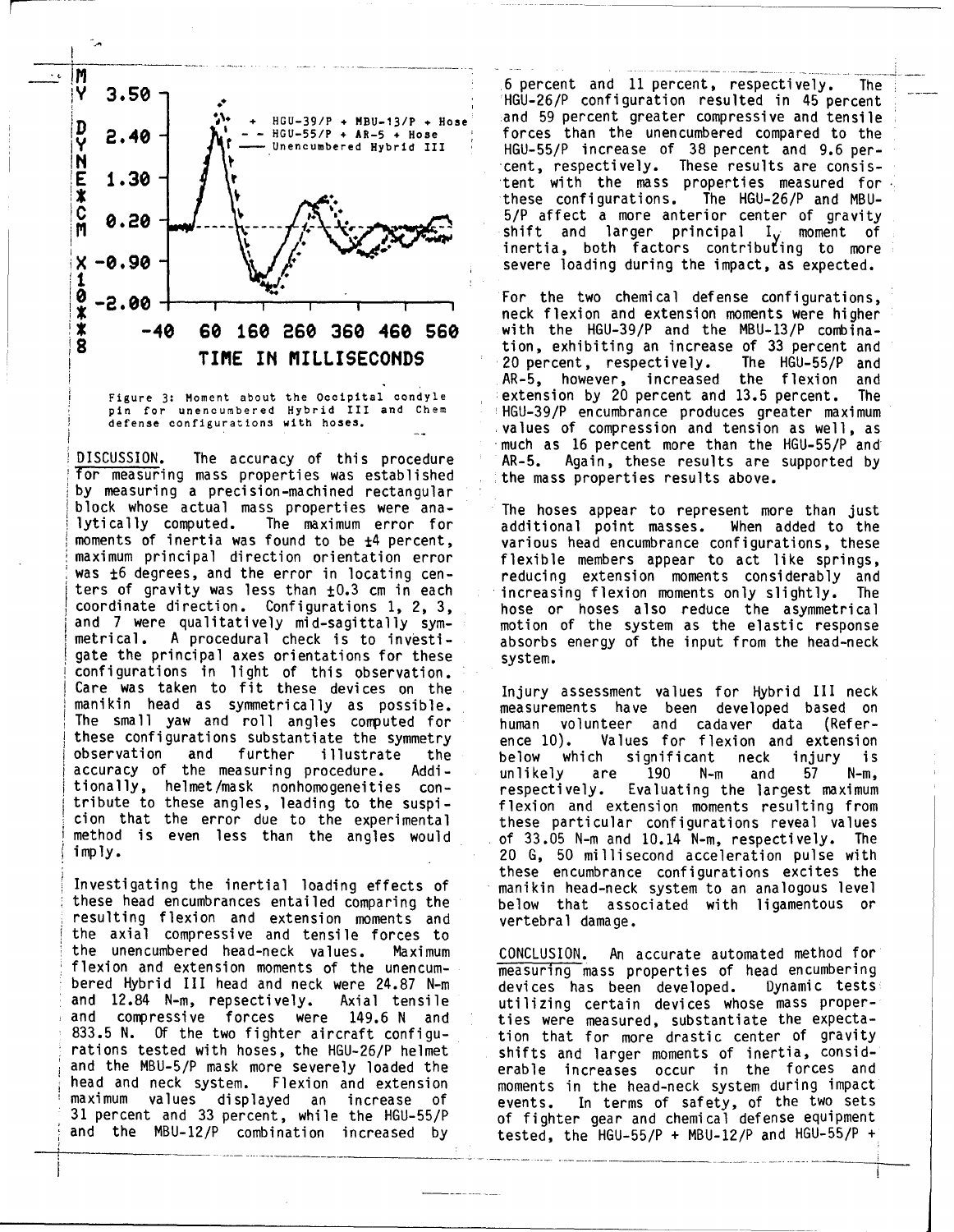AR-5 appear superior to the HGU-26/P **+** MBU- 11. Mertz, H. **J.,** (1984), Injury Assessment

م ا

Inch HYGE Vertical Impact Facility, Aerospace Medical Research Laboratory, AAMRL-TR-84-039, 12. Mertz, H. J., et al., (1972), Performance<br>Wright-Patterson Air Force Base, Ohio. Requirements and Characteristics of Mechanical

McConville, H. M. Reynolds, and J. W. Young, (1975), Investigation of Inertial Properties of the Human Body, Aerospace Medical Research 13. Njus, G. 0., Y. K. Liu and T. A. Nye,<br>Laboratory, AAMRL-TR-74-137. (1984), The Inertial and Geometric Properties

3. Culver, C. C., R. F. Neathery, and H. J. Metrz, (1972), Mechanical Necks with Humanlike Responses, Paper 720959, Proceedings of the 14. Wismans, J. and C. H. Spenny, (1983),<br>16th Stapp Car Crash Conference, Society of Performance Requirements of Mechanical Necks 16th Stapp Car Crash Conference, Society of<br>Automotive Engineers, Warrendale, PA.

Human Head and Neck Response to Impact Acceleration, Naval Aerospace Medical Research Lab-<br>oratory Monograph 21, Naval Aerospace Medical oratory Monograph 21, Naval Aerospace Medical ACKNOWLEDGEMENTS. The authors gratefully<br>Research Laboratory, Pensacola, Florida. acknowledge the support of the investigation

Wolanin, (1977), Hybrid III: A Biomechanically C-0530. Technical support for the dynami Wolanin, (1977), Hybrid III: A Biomechanically<br>Based Crash Test Dummy, Paper 770938, Pro-<br>ceedings of the 21st Stapp Car Crash Confer-<br>vided by the Biomechanical Protection Branch ceedings of the 21st Stapp Car Crash Confer-<br>ence, Society of Automotive Engineers, Warrendale, Pennsylvania.

6. Hubbard, R. P. and D. G. Mcleod, (1974), Special thanks go to Mr. Michael P. Connors of Definition and Development of a Crash Dummy Head, Paper 741193, Proceedings of the 18th Stapp Car Crash Conference, Society of Automotive Engineers, Warrendale, Pennsylvania. tested.

7. Lephart, S. A., (1984), <u>Measuring the BIOGRAPHIES</u>. Jeffrey J. Settecerri joined Inertial Properties of Cadaver Segments, Tech- Systems Research Laboratories, Inc., as a Bio-

mented Cadaver Trunk: Their Implications in efforts into human head-spine-torso accelera-Acceleration Injuries, Aerospace Medicine, tion response using the various AAMRL head-

9. McConville, J., T. Churchill, I. Kaleps, and coordinating experimental efforts within C. Clauser, and J. Cuzzi, (1980), Anthropome-<br>tric Relationships of Body and Body Segment receive a M.S. degree in Mechanical Engitric Relationships of Body and Body Segment Moments of Inertia, Air Force Aerospace Med- neering from the University of Dayton in ical Research Laboratory, AAMRL-TR-80-119, December 1986. Wright-Patterson Air Force Base, Ohio.

Roberts, (1972), Evaluation of Dummy Neck Per- ity. She received her B.S. in Engineering formance, from General Motors Research Insti-<br>Science and Mechanics from Virginia Polytechtute Symposium: Human Impact Response - Meas- nic and State University in 1985. Jennifer is

Values Used To Evaluate Hybrid III Response Measurements, attachment to letter submitted REFERENCES.<br>22 Mar 84 to NHTSA administrator, Diane Steed,<br>by David Martin, Director of Automotive Safety 1. Brown, J. A. and F. D. Dodge, (1984), Six-<br>Engineering for General Motors Corporation.

Requirements and Characteristics of Mechanical Necks, from General Motors Research Institute 2. Chandler, R. F., C. E. Clauser, J. T. Symposium: Human Impact Response - Measure-<br>McConville, H. M. Reynolds, and J. W. Young, ment and Simulation.

of Helmets, Medicine and Science in Sports and

in Lateral Flexion, Paper 831613, Proceedings of the 27th Stapp Car Crash Conference, Soci-4. Ewing, C. L. and D. J. Thomas, (1970), ety of Automotive Engineers, Warrendale,<br>Human Head and Neck Response to Impact Accel- Pennsylvania.

provided by the Modeling and Analysis Branch 5. Foster, J. King, J. **0.** Kortge, and M. J. of the AAMRL under Contract Number F33615-85 of the AAMRL and its support contractor,<br>Dynalectron Corporation.

Naval Air Development Center, who were instru-<br>mental in processing reliable equipment to be

nical Note in Journal of Biomechanics, dynamic Systems Engineer in 1984 upon Vol. 17, No. 7. receiving his B.S. degree in Engineering Science/Bioengineering from the University of 8. Liu, Y. K., J. M. Laborde, and W. C. Van Michigan. His primary responsibilities in<br>Buskirk, (1971), Inertial Properties of a Seg- support of the AAMRL are conducting research support of the AAMRL are conducting research<br>efforts into human head-spine-torso accelera-Acceleration Injuries, Aerospace Medicine, tion response using the various AAMRL head-<br>42(6), 650-657. Spine models, generating inertial properties data for use in conjunction with these models,

Jennifer McKenzie is the Mechanical Engineer 10. Melvin, J. W., J. H. McElhaney, and V. L. in charge of the Manikin Development Facilurement and Simulation, Warren, Michigan. Figures esponsible for maintaining and instrumenting the manikins for various tests involving